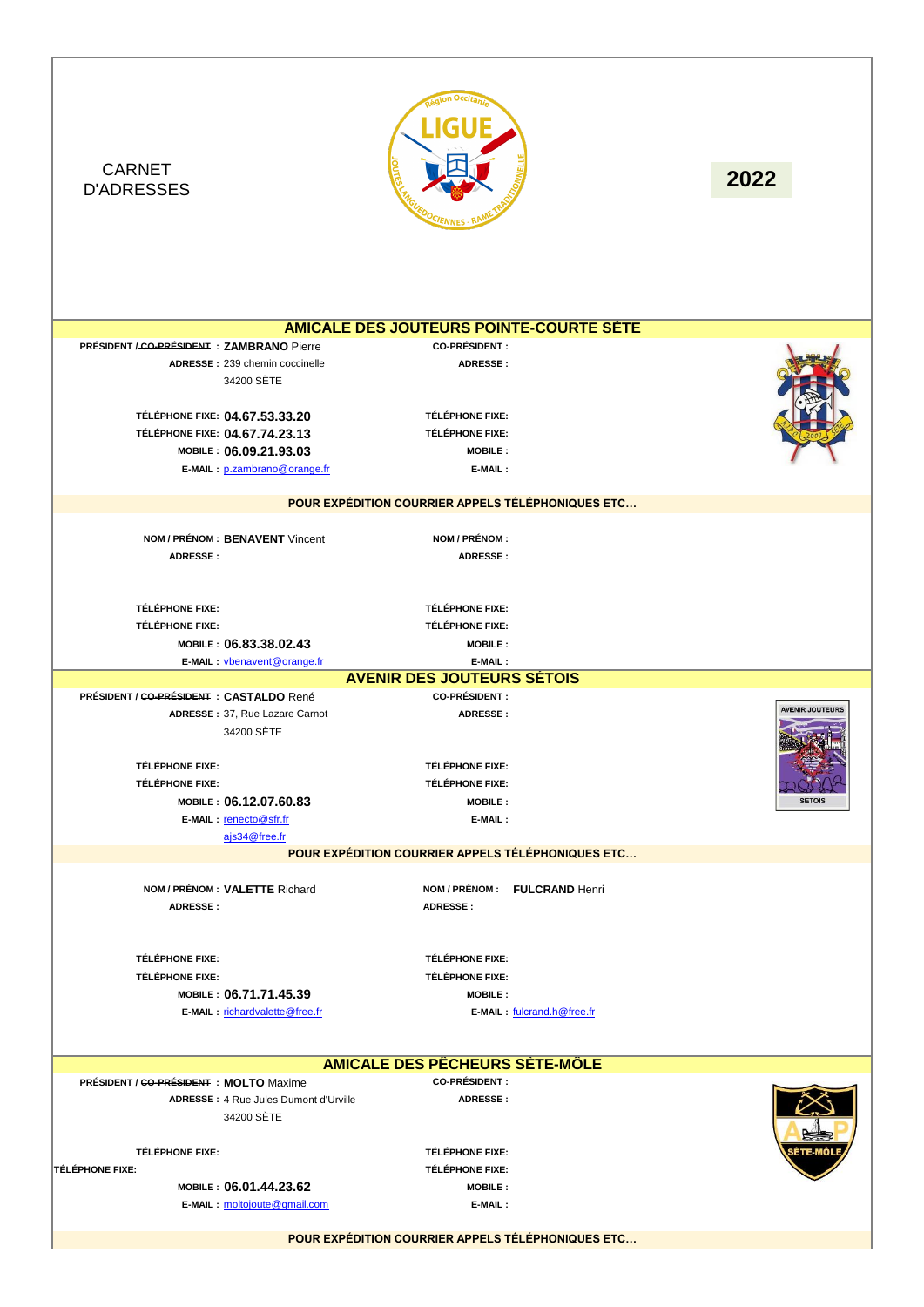|                                                   | NOM / PRÉNOM : APSM - PECHERAL Rémi<br>ADRESSE : Place des anciens combattants d'Afrique du No | NOM / PRÉNOM :<br>ADRESSE:               |                                                   |                                 |  |  |
|---------------------------------------------------|------------------------------------------------------------------------------------------------|------------------------------------------|---------------------------------------------------|---------------------------------|--|--|
|                                                   | Promenade Jean Baptiste Marty                                                                  |                                          |                                                   |                                 |  |  |
|                                                   | 34200 SETE                                                                                     |                                          |                                                   |                                 |  |  |
| <b>TÉLÉPHONE FIXE:</b>                            |                                                                                                | TÉLÉPHONE FIXE:                          |                                                   |                                 |  |  |
| TÉLÉPHONE FIXE:                                   |                                                                                                | <b>TÉLÉPHONE FIXE:</b>                   |                                                   |                                 |  |  |
|                                                   | MOBILE: 06.14.21.00.37<br>E-MAIL: apsmjoutes@gmail.com                                         | <b>MOBILE:</b><br>E-MAIL:                |                                                   |                                 |  |  |
|                                                   |                                                                                                | <b>JEUNE LANCE GRAULEENNE</b>            |                                                   |                                 |  |  |
| PRÉSIDENT / GO-PRÉSIDENT : GATT Sauveur           |                                                                                                | <b>CO-PRÉSIDENT:</b>                     |                                                   |                                 |  |  |
|                                                   | ADRESSE: 206 Rue des COQUILLES                                                                 | ADRESSE:                                 |                                                   | <b>JEUNE LANCE</b><br>GRAULENNE |  |  |
|                                                   | 30220 AIGUES-MORTES                                                                            |                                          |                                                   |                                 |  |  |
| <b>TÉLÉPHONE FIXE:</b>                            |                                                                                                | <b>TÉLÉPHONE FIXE:</b>                   |                                                   |                                 |  |  |
| <b>TÉLÉPHONE FIXE:</b>                            |                                                                                                | <b>TÉLÉPHONE FIXE:</b>                   |                                                   |                                 |  |  |
|                                                   | MOBILE: 06.48.86.64.17                                                                         | <b>MOBILE:</b>                           |                                                   |                                 |  |  |
|                                                   | E-MAIL: sauveur851@orange.fr                                                                   | E-MAIL:                                  |                                                   |                                 |  |  |
|                                                   |                                                                                                |                                          |                                                   |                                 |  |  |
|                                                   |                                                                                                |                                          | POUR EXPÉDITION COURRIER APPELS TÉLÉPHONIQUES ETC |                                 |  |  |
|                                                   | NOM / PRÉNOM : MOLLET Gilles                                                                   | NOM / PRÉNOM :                           |                                                   |                                 |  |  |
|                                                   | ADRESSE: 71 Rue Mireille                                                                       | <b>ADRESSE:</b>                          |                                                   |                                 |  |  |
|                                                   | 30240 LE GRAU DU ROI                                                                           |                                          |                                                   |                                 |  |  |
|                                                   |                                                                                                |                                          |                                                   |                                 |  |  |
| TÉLÉPHONE FIXE:                                   |                                                                                                | TÉLÉPHONE FIXE:                          |                                                   |                                 |  |  |
| <b>TÉLÉPHONE FIXE:</b>                            | MOBILE: 06.21.72.56.06                                                                         | <b>TÉLÉPHONE FIXE:</b><br><b>MOBILE:</b> |                                                   |                                 |  |  |
|                                                   | E-MAIL: gilles.mollet@sfr.fr                                                                   | E-MAIL:                                  |                                                   |                                 |  |  |
|                                                   |                                                                                                | <b>JEUNE LANCE SÉTOISE</b>               |                                                   |                                 |  |  |
| PRÉSIDENT / CO-PRÉSIDENT : DI STEFANO Mathieu     |                                                                                                | <b>CO-PRÉSIDENT :</b>                    |                                                   |                                 |  |  |
|                                                   | ADRESSE: 33 rue des Loriots                                                                    | ADRESSE:                                 |                                                   |                                 |  |  |
|                                                   | 34200 SETE                                                                                     |                                          |                                                   |                                 |  |  |
| <b>TÉLÉPHONE FIXE:</b>                            |                                                                                                | <b>TÉLÉPHONE FIXE:</b>                   |                                                   |                                 |  |  |
| <b>TÉLÉPHONE FIXE:</b>                            |                                                                                                | <b>TÉLÉPHONE FIXE:</b>                   |                                                   |                                 |  |  |
|                                                   | MOBILE: 06.19.40.16.21                                                                         | <b>MOBILE:</b>                           |                                                   |                                 |  |  |
|                                                   | E-MAIL: razorbhack@gmail.com                                                                   | E-MAIL:                                  |                                                   |                                 |  |  |
|                                                   |                                                                                                |                                          | POUR EXPÉDITION COURRIER APPELS TÉLÉPHONIQUES ETC |                                 |  |  |
|                                                   |                                                                                                |                                          |                                                   |                                 |  |  |
|                                                   | NOM / PRÉNOM : EVANGELISTI Aurélien                                                            |                                          | NOM / PRÉNOM : D'ISERNIA Louis                    |                                 |  |  |
| <b>ADRESSE:</b>                                   |                                                                                                |                                          | ADRESSE : 1 Allée Jules Valéry                    |                                 |  |  |
|                                                   |                                                                                                |                                          | 34200 SÈTE                                        |                                 |  |  |
|                                                   |                                                                                                |                                          |                                                   |                                 |  |  |
| TÉLÉPHONE FIXE:                                   |                                                                                                | TÉLÉPHONE FIXE:                          |                                                   |                                 |  |  |
| TÉLÉPHONE FIXE:                                   |                                                                                                | <b>TÉLÉPHONE FIXE:</b>                   |                                                   |                                 |  |  |
|                                                   | MOBILE: 06.80.57.24.97                                                                         |                                          | MOBILE: 06.76.07.27.98                            |                                 |  |  |
|                                                   | E-MAIL: evangelisti34@msn.com                                                                  | <b>JEUNE LANCE SPORTIVE MÉZOISE</b>      | E-MAIL: louisdisernia@orange.fr                   |                                 |  |  |
| PRÉSIDENT / GO-PRÉSIDENT : BAËZA Yannick          |                                                                                                | <b>CO-PRÉSIDENT:</b>                     |                                                   |                                 |  |  |
|                                                   | ADRESSE: 137, Rue Louis Roustan                                                                | <b>ADRESSE:</b>                          |                                                   |                                 |  |  |
|                                                   | la Pointe-courte                                                                               |                                          |                                                   |                                 |  |  |
|                                                   | 34200 SETE                                                                                     |                                          |                                                   |                                 |  |  |
| <b>TÉLÉPHONE FIXE:</b>                            |                                                                                                | TÉLÉPHONE FIXE:                          |                                                   |                                 |  |  |
| TÉLÉPHONE FIXE:                                   |                                                                                                | <b>TÉLÉPHONE FIXE:</b>                   |                                                   |                                 |  |  |
|                                                   | MOBILE: 06.74.10.77.73<br>E-MAIL: baeza@orange.fr                                              | <b>MOBILE:</b><br>E-MAIL:                |                                                   |                                 |  |  |
|                                                   |                                                                                                |                                          |                                                   |                                 |  |  |
| POUR EXPÉDITION COURRIER APPELS TÉLÉPHONIQUES ETC |                                                                                                |                                          |                                                   |                                 |  |  |
|                                                   |                                                                                                |                                          |                                                   |                                 |  |  |
|                                                   | "IDEM"                                                                                         |                                          |                                                   |                                 |  |  |
|                                                   |                                                                                                |                                          |                                                   |                                 |  |  |
|                                                   |                                                                                                |                                          |                                                   |                                 |  |  |
|                                                   |                                                                                                |                                          |                                                   |                                 |  |  |
|                                                   |                                                                                                |                                          |                                                   |                                 |  |  |
|                                                   |                                                                                                |                                          |                                                   |                                 |  |  |
|                                                   |                                                                                                |                                          |                                                   |                                 |  |  |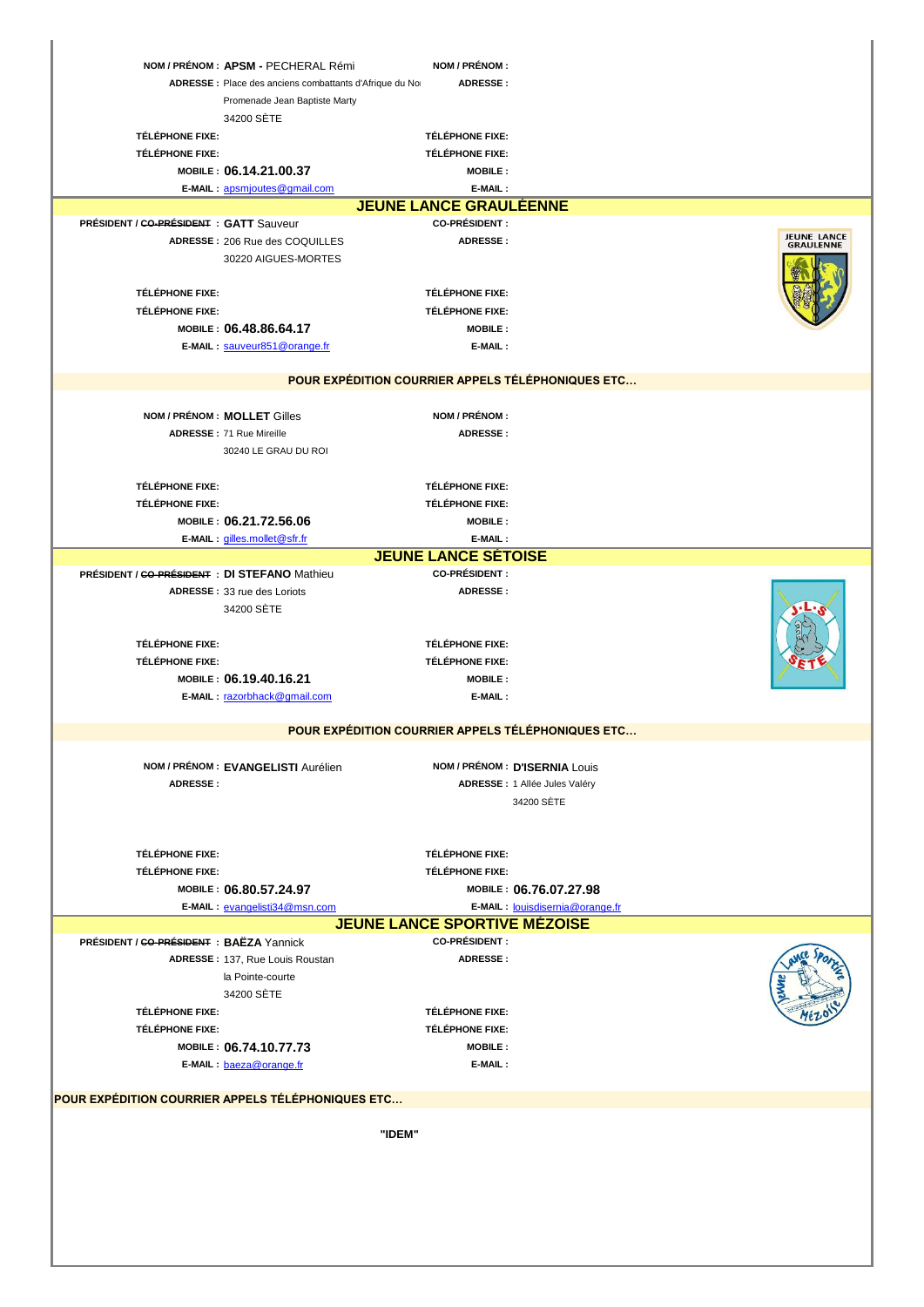|                                                  |                                                        | <b>LANCE AMICALE SÉTOISE</b>                                  |                                                   |               |
|--------------------------------------------------|--------------------------------------------------------|---------------------------------------------------------------|---------------------------------------------------|---------------|
| PRÉSIDENT / CO-PRÉSIDENT : REGA Daniel           |                                                        | <b>CO-PRÉSIDENT:</b>                                          |                                                   |               |
|                                                  | ADRESSE: 14, impasse Valentin Hauy<br>34110 FRONTIGNAN | <b>ADRESSE:</b>                                               |                                                   |               |
| TÉLÉPHONE FIXE:                                  |                                                        | TÉLÉPHONE FIXE:                                               |                                                   |               |
| TÉLÉPHONE FIXE:                                  | MOBILE: 06.65.23.59.63                                 | TÉLÉPHONE FIXE:<br><b>MOBILE:</b>                             |                                                   |               |
|                                                  | E-MAIL: danrega@aol.com                                | E-MAIL:                                                       |                                                   |               |
|                                                  |                                                        |                                                               |                                                   |               |
|                                                  |                                                        |                                                               | POUR EXPÉDITION COURRIER APPELS TÉLÉPHONIQUES ETC |               |
|                                                  | NOM / PRÉNOM : REGA Romain                             |                                                               | NOM / PRÉNOM : FABRE Sébastien                    |               |
| <b>ADRESSE:</b>                                  |                                                        |                                                               | <b>ADRESSE: 11 Rue Valentin Hauy</b>              |               |
|                                                  | 34110 FRONTIGNAN                                       |                                                               | 34200 SÈTE                                        |               |
| <b>TÉLÉPHONE FIXE:</b>                           |                                                        |                                                               | TÉLÉPHONE FIXE: 04.67.74.97.22                    |               |
| TÉLÉPHONE FIXE:                                  |                                                        | <b>TÉLÉPHONE FIXE:</b>                                        |                                                   |               |
|                                                  | MOBILE: 06.74.14.03.07                                 |                                                               | MOBILE: 06.10.17.04.94                            |               |
|                                                  | E-MAIL: romaimin04@hotmail.fr                          |                                                               | E-MAIL: valceseb@gmail.com                        |               |
|                                                  |                                                        | <b>LANCE OLYMPIQUE MARSEILLANAISE</b><br><b>CO-PRÉSIDENT:</b> |                                                   |               |
| <b>PRÉSIDENT / CO-PRÉSIDENT : FIGUERAS André</b> | ADRESSE: 27 Chemin du Mont St Loup                     | ADRESSE:                                                      |                                                   |               |
|                                                  | 34300 AGDE                                             |                                                               |                                                   |               |
|                                                  |                                                        |                                                               |                                                   |               |
| <b>TÉLÉPHONE FIXE:</b>                           |                                                        | <b>TÉLÉPHONE FIXE:</b>                                        |                                                   |               |
| TÉLÉPHONE FIXE:                                  |                                                        | TÉLÉPHONE FIXE:                                               |                                                   |               |
|                                                  | MOBILE: 06.43.81.50.53                                 | <b>MOBILE:</b>                                                |                                                   |               |
|                                                  | E-MAIL: sandrine.snidely@gmail.com                     | E-MAIL:                                                       |                                                   |               |
|                                                  |                                                        |                                                               |                                                   |               |
|                                                  |                                                        |                                                               | POUR EXPÉDITION COURRIER APPELS TÉLÉPHONIQUES ETC |               |
|                                                  |                                                        |                                                               |                                                   |               |
|                                                  |                                                        |                                                               |                                                   |               |
|                                                  |                                                        | "IDEM"                                                        |                                                   |               |
|                                                  |                                                        |                                                               |                                                   |               |
|                                                  |                                                        |                                                               |                                                   |               |
|                                                  |                                                        |                                                               |                                                   |               |
|                                                  |                                                        |                                                               |                                                   |               |
|                                                  |                                                        |                                                               |                                                   |               |
|                                                  |                                                        | <b>LOUS RAMAIRES VALRASSIENS</b>                              |                                                   |               |
| PRÉSIDENT / CO-PRÉSIDENT : MULOT Sébastien       |                                                        | <b>CO-PRÉSIDENT:</b>                                          |                                                   |               |
|                                                  | ADRESSE : 6 bis, impasse des Bergers                   | ADRESSE:                                                      |                                                   | Lous Ramaïres |
|                                                  | 34350 VALRAS-PLAGE                                     |                                                               |                                                   |               |
| <b>TÉLÉPHONE FIXE:</b>                           |                                                        | <b>TÉLÉPHONE FIXE:</b>                                        |                                                   |               |
| TÉLÉPHONE FIXE:                                  |                                                        | TÉLÉPHONE FIXE:                                               |                                                   |               |
|                                                  | MOBILE: 06.81.70.13.16                                 | <b>MOBILE:</b>                                                |                                                   |               |
|                                                  | E-MAIL: seb.mulot78@gmail.com                          | E-MAIL:                                                       |                                                   |               |
|                                                  |                                                        |                                                               |                                                   |               |
|                                                  |                                                        |                                                               | POUR EXPÉDITION COURRIER APPELS TÉLÉPHONIQUES ETC |               |
|                                                  | NOM / PRÉNOM : MULOT Eric (Responsable Joutes)         |                                                               | NOM / PRÉNOM : FAGOT Sabine (Secrétaire)          |               |
|                                                  | ADRESSE : 6 bis, impasse des Bergers                   |                                                               | ADRESSE : 45 Impasse de la Dorade                 |               |
|                                                  | 34350 VALRAS-PLAGE                                     |                                                               | 34350 VALRAS-PLAGE                                |               |
|                                                  |                                                        |                                                               |                                                   |               |
| <b>TÉLÉPHONE FIXE:</b><br><b>TÉLÉPHONE FIXE:</b> |                                                        | <b>TÉLÉPHONE FIXE:</b><br><b>TÉLÉPHONE FIXE:</b>              |                                                   |               |
|                                                  | MOBILE: 06.10.36.37.41                                 |                                                               | MOBILE: 06.44.24.31.28                            |               |
|                                                  | E-MAIL: meric.3470@yahoo.com                           |                                                               | E-MAIL: sabine.fagot0308@gmail.com                |               |
|                                                  |                                                        | <b>LANCE SPORTIVE PALAVASIENNE</b>                            |                                                   |               |
| PRÉSIDENT / CO-PRÉSIDENT : BOULADOU Pascal       |                                                        | <b>CO-PRÉSIDENT : APRILE David</b>                            |                                                   |               |
| ADRESSE:                                         |                                                        | <b>ADRESSE:</b>                                               |                                                   |               |
|                                                  |                                                        |                                                               |                                                   |               |
| TÉLÉPHONE FIXE:                                  |                                                        | TÉLÉPHONE FIXE:                                               |                                                   |               |
| <b>TÉLÉPHONE FIXE:</b>                           |                                                        | TÉLÉPHONE FIXE:                                               |                                                   |               |
|                                                  | MOBILE: 06.16.26.82.61                                 |                                                               | MOBILE: 06.85.02.47.31                            |               |
| E-MAIL:                                          |                                                        | E-MAIL:                                                       |                                                   |               |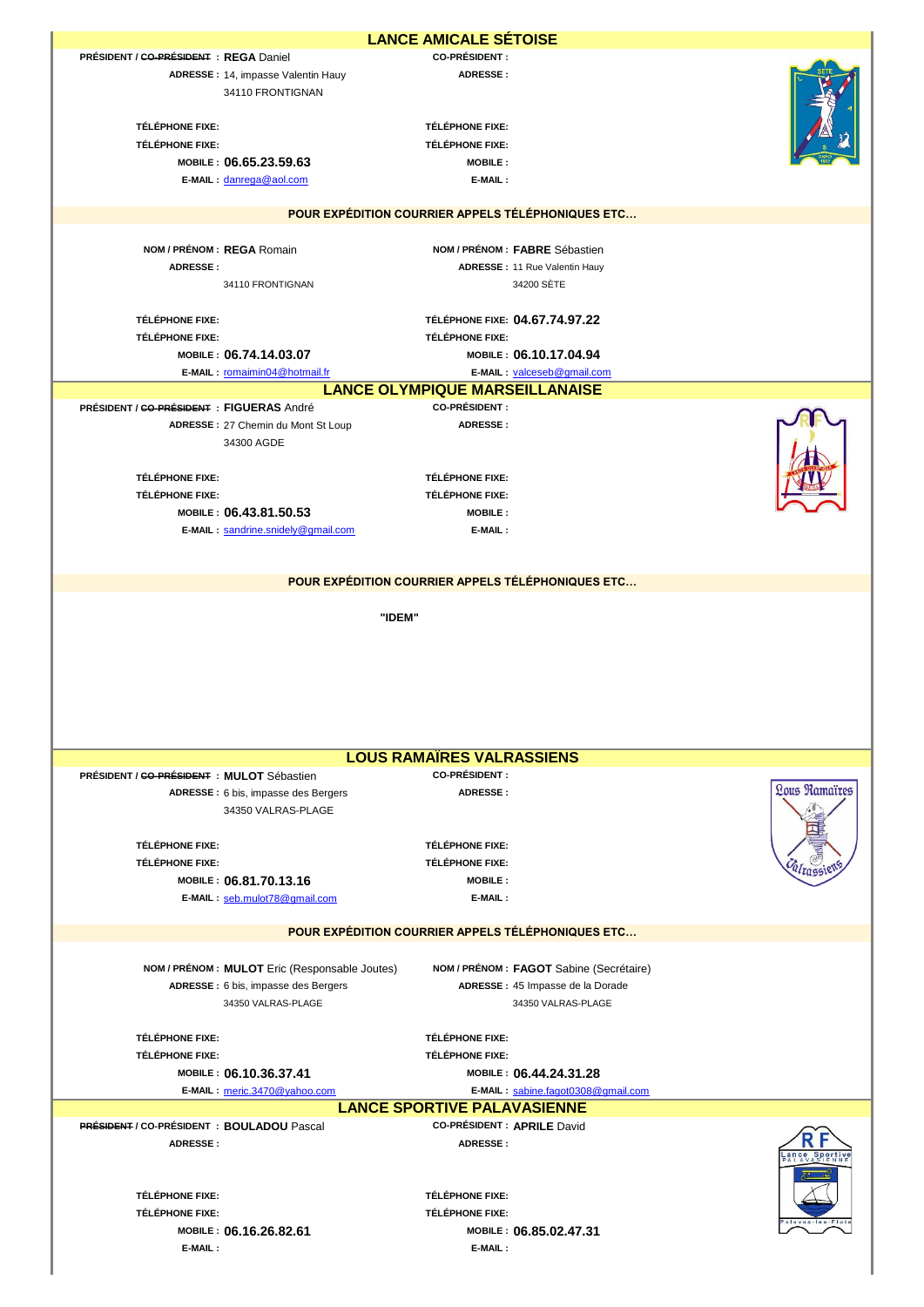| POUR EXPÉDITION COURRIER APPELS TÉLÉPHONIQUES ETC |                                                   |                               |                                       |  |
|---------------------------------------------------|---------------------------------------------------|-------------------------------|---------------------------------------|--|
|                                                   | <b>RESPONSABLE: Lourds/Moyens</b>                 |                               | <b>RESPONSABLE: Seniors / Juniors</b> |  |
|                                                   | NOM / PRÉNOM : BARTHOD Jérôme (Secrétaire)        | NOM / PRÉNOM : MERLE Loïc     |                                       |  |
|                                                   | ADRESSE : LANCE SPORTIVE PALAVASIENNE             | ADRESSE:                      |                                       |  |
|                                                   | CLUB HOUSE des Joutes Tenchadou                   |                               |                                       |  |
|                                                   | Quai F.Vical - 34250 PALAVAS LES FLOTS            |                               |                                       |  |
| TÉLÉPHONE FIXE:                                   |                                                   | <b>TÉLÉPHONE FIXE:</b>        |                                       |  |
| <b>TÉLÉPHONE FIXE:</b>                            |                                                   | <b>TÉLÉPHONE FIXE:</b>        |                                       |  |
|                                                   | MOBILE: 06.58.71.65.49                            |                               | MOBILE: 06.27.09.18.26                |  |
|                                                   | E-MAIL: jerome.barthod@orange.fr                  | E-MAIL:                       |                                       |  |
|                                                   |                                                   | <b>LANCE SPORTIVE SETOISE</b> |                                       |  |
| <b>PRÉSIDENT / CO-PRÉSIDENT : DONADILLE Yohan</b> |                                                   |                               | <b>CO-PRÉSIDENT : ROJAS Fabien</b>    |  |
|                                                   | ADRESSE: 25, Rue du loup, la Plagette Sud         |                               | ADRESSE: 2, Rue des Loriots           |  |
|                                                   | 34200 SETE                                        |                               | 34200 SÈTE                            |  |
|                                                   |                                                   |                               |                                       |  |
| <b>TÉLÉPHONE FIXE:</b>                            |                                                   | <b>TÉLÉPHONE FIXE:</b>        |                                       |  |
| TÉLÉPHONE FIXE:                                   |                                                   | TÉLÉPHONE FIXE:               |                                       |  |
|                                                   | MOBILE: 06.79.29.85.08                            |                               | MOBILE: 06.51.17.62.57                |  |
|                                                   | E-MAIL: donadille34200@gmail.com                  |                               | E-MAIL: fabien.rojas@orange.fr        |  |
|                                                   |                                                   |                               |                                       |  |
|                                                   | POUR EXPÉDITION COURRIER APPELS TÉLÉPHONIQUES ETC |                               |                                       |  |
|                                                   |                                                   | NOM / PRÉNOM :                |                                       |  |
|                                                   | NOM / PRÉNOM : DONADILLE Yohan                    | <b>ADRESSE:</b>               |                                       |  |
|                                                   | ADRESSE: 25, Rue du loup, la Plagette Sud         |                               |                                       |  |
|                                                   | 34200 SÈTE                                        |                               |                                       |  |
|                                                   |                                                   |                               |                                       |  |
| TÉLÉPHONE FIXE:                                   |                                                   | TÉLÉPHONE FIXE:               |                                       |  |
| TÉLÉPHONE FIXE:                                   |                                                   | <b>TÉLÉPHONE FIXE:</b>        |                                       |  |
|                                                   | MOBILE: 06.79.29.85.08                            | <b>MOBILE:</b>                |                                       |  |
|                                                   | E-MAIL: lancesportivesetoise1921@gmail.com        | E-MAIL:                       |                                       |  |
|                                                   |                                                   | <b>NOUVELLE LANCE MÉZOISE</b> |                                       |  |
| PRÉSIDENT / GO-PRÉSIDENT : ROUGELIN Julien        |                                                   | <b>CO-PRÉSIDENT:</b>          |                                       |  |
|                                                   | ADRESSE: 102 Place des Acacias                    | <b>ADRESSE:</b>               |                                       |  |
|                                                   | 34140 MÈZE                                        |                               |                                       |  |
|                                                   |                                                   |                               |                                       |  |
| TÉLÉPHONE FIXE:                                   |                                                   | TÉLÉPHONE FIXE:               |                                       |  |
| <b>TÉLÉPHONE FIXE:</b>                            |                                                   | <b>TÉLÉPHONE FIXE:</b>        |                                       |  |
|                                                   | MOBILE: 06.22.31.74.41                            | <b>MOBILE:</b>                |                                       |  |
| E-MAIL:                                           | julien.rougelin123@orange.fr                      | E-MAIL:                       |                                       |  |
|                                                   | POUR EXPÉDITION COURRIER APPELS TÉLÉPHONIQUES ETC |                               |                                       |  |
|                                                   |                                                   |                               |                                       |  |
|                                                   | NOM / PRÉNOM : WOLFF Mickaël                      | NOM / PRÉNOM :                |                                       |  |
|                                                   | <b>ADRESSE: 14 rue des Citroniers</b>             | <b>ADRESSE:</b>               |                                       |  |
|                                                   | 34140 MEZE                                        |                               |                                       |  |
|                                                   |                                                   |                               |                                       |  |
| <b>TÉLÉPHONE FIXE:</b>                            |                                                   | <b>TÉLÉPHONE FIXE:</b>        |                                       |  |
| TÉLÉPHONE FIXE:                                   |                                                   | <b>TÉLÉPHONE FIXE:</b>        |                                       |  |
|                                                   | MOBILE: 06.18.22.83.20                            | <b>MOBILE:</b>                |                                       |  |
| E-MAIL:                                           |                                                   | E-MAIL:                       |                                       |  |
|                                                   |                                                   | <b>PAVOIS AGATHOIS</b>        |                                       |  |
| PRÉSIDENT / CO-PRÉSIDENT : SAEZ Louis Philippe    |                                                   | <b>CO-PRÉSIDENT:</b>          |                                       |  |
|                                                   | ADRESSE : 7, Rue Léo Lagrange                     | <b>ADRESSE:</b>               |                                       |  |
|                                                   | 34300 AGDE                                        |                               |                                       |  |
|                                                   |                                                   |                               |                                       |  |
| <b>TÉLÉPHONE FIXE:</b>                            |                                                   | <b>TÉLÉPHONE FIXE:</b>        |                                       |  |
| <b>TÉLÉPHONE FIXE:</b>                            |                                                   | <b>TÉLÉPHONE FIXE:</b>        |                                       |  |
|                                                   | MOBILE: 06.81.37.09.37                            | <b>MOBILE:</b>                |                                       |  |
| E-MAIL:                                           |                                                   | E-MAIL:                       |                                       |  |
|                                                   |                                                   |                               |                                       |  |
|                                                   | POUR EXPÉDITION COURRIER APPELS TÉLÉPHONIQUES ETC |                               |                                       |  |
|                                                   |                                                   |                               |                                       |  |
|                                                   | NOM / PRÉNOM : MOUYSSET Blandine                  |                               | NOM / PRÉNOM : VALERY Dorian          |  |
| <b>ADRESSE:</b>                                   |                                                   |                               | ADRESSE: 14 ter Boulevard du Vesuve   |  |
|                                                   |                                                   |                               | 34300 - AGDE                          |  |
|                                                   |                                                   |                               |                                       |  |
| TÉLÉPHONE FIXE:                                   |                                                   | TÉLÉPHONE FIXE:               |                                       |  |
| <b>TÉLÉPHONE FIXE:</b>                            |                                                   | <b>TÉLÉPHONE FIXE:</b>        |                                       |  |
|                                                   | MOBILE: 06.64.00.70.86                            |                               | MOBILE: 06.23.26.84.91                |  |
|                                                   | E-MAIL: mouy34@gmail.com                          |                               | E-MAIL: dovalery34@gmail.com          |  |
|                                                   |                                                   |                               |                                       |  |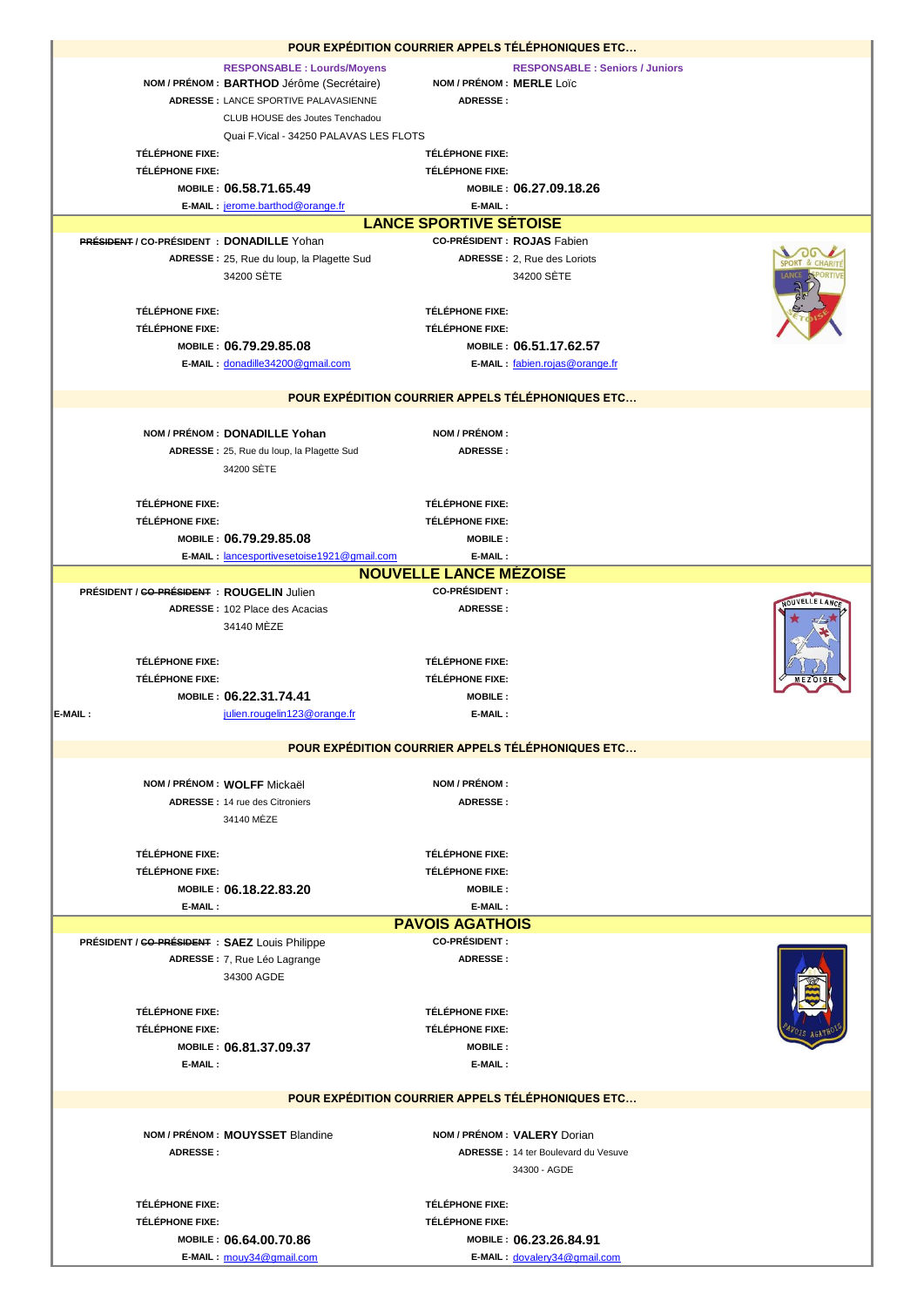|                                                |                                                   | <b>PAVOIS D'OR</b>                      |                                                   |  |
|------------------------------------------------|---------------------------------------------------|-----------------------------------------|---------------------------------------------------|--|
| PRÉSIDENT / GO-PRÉSIDENT : BOUDES Laurent      | ADRESSE: 38 bis rue Montmorency<br>34200 SETE     | <b>CO-PRÉSIDENT:</b><br><b>ADRESSE:</b> |                                                   |  |
|                                                |                                                   |                                         |                                                   |  |
|                                                | TÉLÉPHONE FIXE: 04.67.74.27.14                    | TÉLÉPHONE FIXE:                         |                                                   |  |
| TÉLÉPHONE FIXE:                                |                                                   | <b>TÉLÉPHONE FIXE:</b>                  |                                                   |  |
|                                                | MOBILE: 06.85.33.76.85                            | <b>MOBILE:</b>                          |                                                   |  |
|                                                |                                                   |                                         |                                                   |  |
|                                                | E-MAIL: boudes@free.fr                            | E-MAIL:                                 |                                                   |  |
|                                                |                                                   |                                         |                                                   |  |
|                                                | POUR EXPÉDITION COURRIER APPELS TÉLÉPHONIQUES ETC |                                         |                                                   |  |
|                                                |                                                   |                                         |                                                   |  |
|                                                | NOM / PRÉNOM : BARTHES Hugues                     | NOM / PRÉNOM :                          |                                                   |  |
|                                                | ADRESSE: 51 rue Romain Rolland                    | <b>ADRESSE:</b>                         |                                                   |  |
|                                                | Res l'Ophélia, Apt 22                             |                                         |                                                   |  |
|                                                | 34200 - SÈTE                                      |                                         |                                                   |  |
| TÉLÉPHONE FIXE:                                |                                                   | <b>TÉLÉPHONE FIXE:</b>                  |                                                   |  |
| TÉLÉPHONE FIXE:                                |                                                   | <b>TÉLÉPHONE FIXE:</b>                  |                                                   |  |
|                                                | MOBILE: 06.50.21.71.21                            | <b>MOBILE:</b>                          |                                                   |  |
|                                                |                                                   |                                         |                                                   |  |
|                                                | E-MAIL: hugues.barthes@bbox.fr                    | E-MAIL:                                 |                                                   |  |
|                                                | SOCIÉTÉ DES JOUTEURS BALARUCOIS                   |                                         |                                                   |  |
| <b>PRÉSIDENT / CO-PRÉSIDENT : ADGÉ Dimitri</b> |                                                   |                                         | CO-PRÉSIDENT : ROLOUIS Stephane                   |  |
|                                                | ADRESSE: 55, rue de horts                         |                                         | ADRESSE : 14, rue du mistral                      |  |
|                                                | 34540 POUSSAN                                     |                                         | 34540 BALARUC LES BAINS                           |  |
|                                                |                                                   |                                         |                                                   |  |
| <b>TÉLÉPHONE FIXE:</b>                         |                                                   | <b>TÉLÉPHONE FIXE:</b>                  |                                                   |  |
| <b>TÉLÉPHONE FIXE:</b>                         |                                                   | <b>TÉLÉPHONE FIXE:</b>                  |                                                   |  |
|                                                | MOBILE: 06.74.33.82.18                            |                                         | MOBILE: 07.83.62.66.34                            |  |
|                                                | E-MAIL: dimetlolo@gmail.com                       |                                         | E-MAIL: stefrolouis@hotmail.fr                    |  |
|                                                |                                                   |                                         |                                                   |  |
|                                                | POUR EXPÉDITION COURRIER APPELS TÉLÉPHONIQUES ETC |                                         |                                                   |  |
|                                                |                                                   |                                         |                                                   |  |
|                                                | NOM / PRÉNOM : BAILLE Gaëtan                      | NOM / PRÉNOM :                          |                                                   |  |
|                                                | ADRESSE: 31, rue du bel air                       | <b>ADRESSE:</b>                         |                                                   |  |
|                                                | 34770 GIGEAN                                      |                                         |                                                   |  |
|                                                |                                                   |                                         |                                                   |  |
| <b>TÉLÉPHONE FIXE:</b>                         |                                                   | <b>TÉLÉPHONE FIXE:</b>                  |                                                   |  |
| TÉLÉPHONE FIXE:                                |                                                   | <b>TÉLÉPHONE FIXE:</b>                  |                                                   |  |
|                                                | MOBILE: 06.29.92.46.07                            | <b>MOBILE:</b>                          |                                                   |  |
|                                                | E-MAIL: Jouteurbalarucois@gmail.com               | E-MAIL:                                 |                                                   |  |
|                                                |                                                   |                                         | SOCIÉTÉ DES JOUTEURS FRONTIGNANAIS                |  |
| PRÉSIDENT / CO-PRÉSIDENT : CHAPUIS Frédéric    |                                                   |                                         | <b>CO-PRÉSIDENT : TRENGA Laurent</b>              |  |
|                                                |                                                   |                                         |                                                   |  |
|                                                | ADRESSE : 2 Rue des Alizées                       |                                         | <b>ADRESSE: 17 Rue du Vercors</b>                 |  |
|                                                | 34540 BALARUC LES BAINS                           |                                         | 34110 FRONTIGNAN                                  |  |
|                                                |                                                   |                                         |                                                   |  |
| TÉLÉPHONE FIXE:                                |                                                   | <b>TÉLÉPHONE FIXE:</b>                  |                                                   |  |
| <b>TÉLÉPHONE FIXE:</b>                         |                                                   | <b>TÉLÉPHONE FIXE:</b>                  |                                                   |  |
|                                                | MOBILE: 07.54.09.26.42                            |                                         | MOBILE: 06.56.77.10.17                            |  |
|                                                | E-MAIL: frederic.chapuis34@gmail.com              |                                         | E-MAIL: lolovb87@gmail.com                        |  |
|                                                |                                                   |                                         |                                                   |  |
|                                                |                                                   |                                         | POUR EXPÉDITION COURRIER APPELS TÉLÉPHONIQUES ETC |  |
|                                                |                                                   |                                         |                                                   |  |
| NOM / PRÉNOM :                                 | Société de Jouteurs Frontignanais                 | NOM / PRÉNOM :                          |                                                   |  |
|                                                |                                                   |                                         |                                                   |  |
| <b>ADRESSE:</b>                                | Bar le Central                                    | <b>ADRESSE:</b>                         |                                                   |  |
|                                                | Place de l'Hôtel de Ville                         |                                         |                                                   |  |
|                                                | 34110 FRONTIGNAN                                  |                                         |                                                   |  |
| TÉLÉPHONE FIXE:                                |                                                   | <b>TÉLÉPHONE FIXE:</b>                  |                                                   |  |
| <b>TÉLÉPHONE FIXE:</b>                         |                                                   | <b>TÉLÉPHONE FIXE:</b>                  |                                                   |  |
| <b>MOBILE:</b>                                 |                                                   | <b>MOBILE:</b>                          |                                                   |  |
|                                                | E-MAIL: sifrontignanais@gmail.com                 | E-MAIL:                                 |                                                   |  |
|                                                | SOCIÉTÉ NAUTIQUE DES JOUTEURS AGATHOIS            |                                         |                                                   |  |
| PRÉSIDENT / GO-PRÉSIDENT : LECOUTEUR Olivier   |                                                   | <b>CO-PRÉSIDENT :</b>                   |                                                   |  |
|                                                | ADRESSE: 9 Rue de CASTRIES                        | ADRESSE:                                |                                                   |  |
|                                                | 69002 LYON                                        |                                         |                                                   |  |
|                                                |                                                   |                                         |                                                   |  |
| <b>TÉLÉPHONE FIXE:</b>                         |                                                   |                                         |                                                   |  |
|                                                |                                                   | <b>TÉLÉPHONE FIXE:</b>                  |                                                   |  |
| <b>TÉLÉPHONE FIXE:</b>                         |                                                   | <b>TÉLÉPHONE FIXE:</b>                  |                                                   |  |
|                                                | MOBILE: 06.26.93.82.85                            | <b>MOBILE:</b>                          |                                                   |  |
|                                                | E-MAIL: olivier.lecouteur@neuf.fr                 | E-MAIL:                                 |                                                   |  |
|                                                |                                                   |                                         |                                                   |  |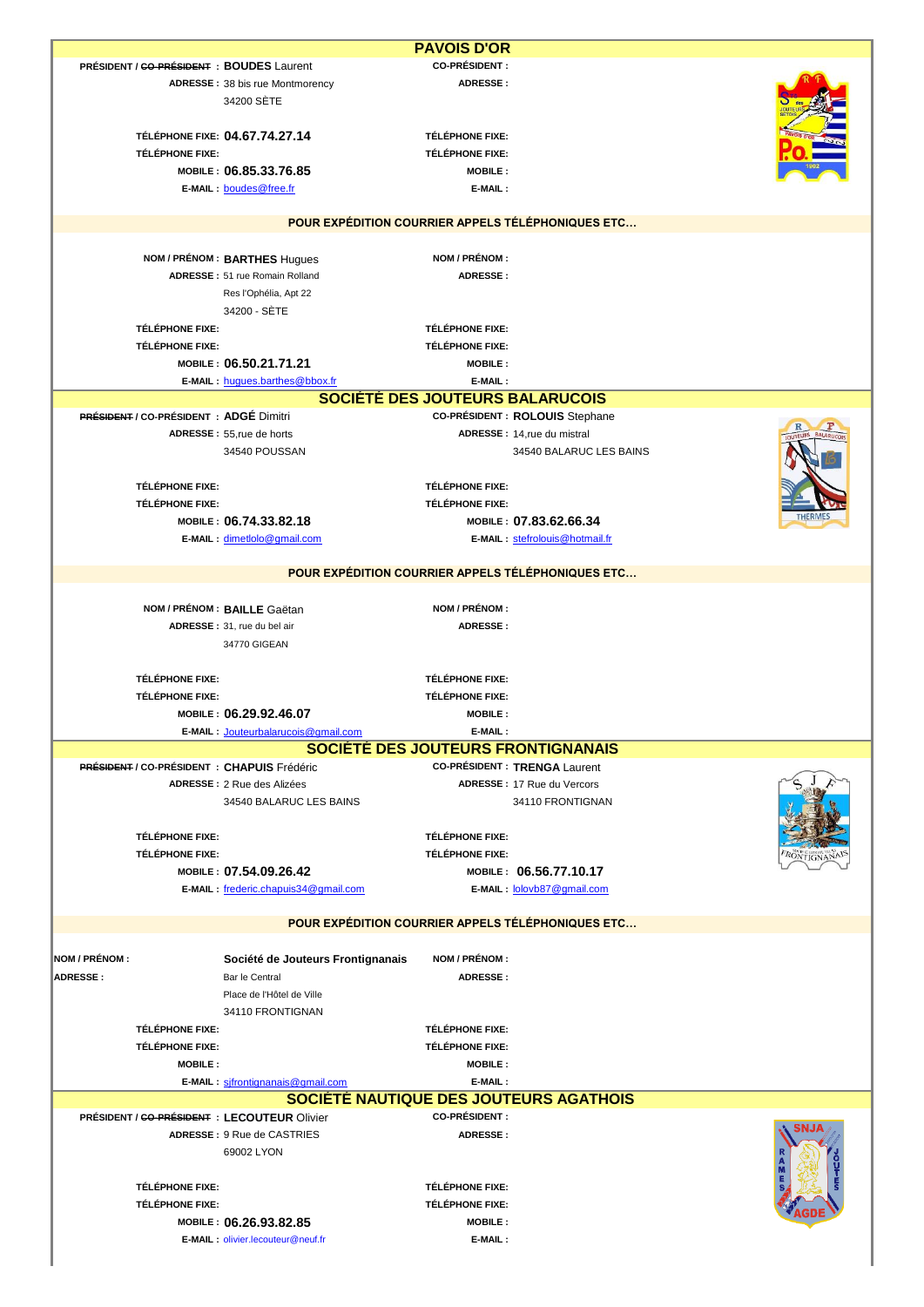|                                                |                                                   |                                          | POUR EXPÉDITION COURRIER APPELS TÉLÉPHONIQUES ETC |              |
|------------------------------------------------|---------------------------------------------------|------------------------------------------|---------------------------------------------------|--------------|
|                                                |                                                   |                                          |                                                   |              |
|                                                | NOM / PRÉNOM : PEREIRA Isabel                     | NOM / PRÉNOM : SNJA                      |                                                   |              |
| <b>ADRESSE:</b>                                |                                                   |                                          | <b>ADRESSE:</b> Rue Danton                        |              |
|                                                |                                                   |                                          | 34300 AGDE                                        |              |
|                                                |                                                   |                                          |                                                   |              |
| <b>TÉLÉPHONE FIXE:</b>                         |                                                   | <b>TÉLÉPHONE FIXE:</b>                   |                                                   |              |
| <b>TÉLÉPHONE FIXE:</b>                         |                                                   | TÉLÉPHONE FIXE:                          |                                                   |              |
|                                                | MOBILE: 06.08.80.95.67                            | <b>MOBILE:</b>                           |                                                   |              |
|                                                | E-MAIL: isabel.pereira.ip2@gmail.com              | E-MAIL:                                  |                                                   |              |
|                                                |                                                   |                                          | <b>ÉCOLE DE JOUTES DE LA MARINE DE SÉTE</b>       |              |
| PRÉSIDENT / GO-PRÉSIDENT : LEBAIL Francis      |                                                   | <b>CO-PRÉSIDENT:</b>                     |                                                   |              |
|                                                | ADRESSE : 2, Lot le Clémenceau                    | <b>ADRESSE:</b>                          |                                                   |              |
|                                                | 34110 FRONTIGNAN                                  |                                          |                                                   |              |
|                                                |                                                   |                                          |                                                   |              |
| <b>TÉLÉPHONE FIXE:</b>                         |                                                   | TÉLÉPHONE FIXE:                          |                                                   |              |
| TÉLÉPHONE FIXE:                                |                                                   | <b>TÉLÉPHONE FIXE:</b>                   |                                                   |              |
|                                                | MOBILE: 06.26.81.44.33                            | <b>MOBILE:</b>                           |                                                   |              |
|                                                |                                                   |                                          |                                                   |              |
|                                                | E-MAIL: lebail.francis@gmail.com                  | E-MAIL:                                  |                                                   |              |
|                                                | POUR EXPÉDITION COURRIER APPELS TÉLÉPHONIQUES ETC |                                          |                                                   |              |
|                                                |                                                   |                                          |                                                   |              |
|                                                |                                                   |                                          |                                                   |              |
|                                                | NOM / PRÉNOM : PECHERAL Rémi                      | NOM / PRÉNOM :                           |                                                   |              |
| <b>ADRESSE:</b>                                |                                                   | <b>ADRESSE:</b>                          |                                                   |              |
|                                                |                                                   |                                          |                                                   |              |
|                                                |                                                   |                                          |                                                   |              |
| TÉLÉPHONE FIXE:                                |                                                   | <b>TÉLÉPHONE FIXE:</b>                   |                                                   |              |
| <b>TÉLÉPHONE FIXE:</b>                         |                                                   | <b>TÉLÉPHONE FIXE:</b>                   |                                                   |              |
|                                                | MOBILE: 06.14.21.00.37                            | <b>MOBILE:</b>                           |                                                   |              |
|                                                | E-MAIL: remi@ecoledejoutesdelamarine.com          |                                          | E-MAIL: contact@ecoledejoutesdelamarine.com       |              |
|                                                |                                                   | <b>ECOLE DE JOUTES DE PALAVAS</b>        |                                                   |              |
| <b>PRÉSIDENT / CO-PRÉSIDENT : APRILE David</b> |                                                   |                                          | CO-PRÉSIDENT : NOTO Jérôme                        |              |
|                                                | ADRESSE: Parc Éole, Bat 2, Apt.15                 |                                          | <b>ADRESSE: 8 Rue des Catalanes</b>               |              |
|                                                | 5 Rue du Leban                                    |                                          | 34250 PALAVAS LES FLOTS                           | FCOLE DE JOU |
|                                                | 34250 PALAVAS LES FLOTS                           |                                          |                                                   |              |
| <b>TÉLÉPHONE FIXE:</b>                         |                                                   | TÉLÉPHONE FIXE:                          |                                                   |              |
|                                                |                                                   |                                          |                                                   |              |
| TÉLÉPHONE FIXE:                                |                                                   | TÉLÉPHONE FIXE:                          |                                                   |              |
|                                                | MOBILE: 06.85.02.47.31                            |                                          | MOBILE: 06.71.97.47.00                            |              |
|                                                | E-MAIL: ecole.de.joute.palavasienne@gmail.com     |                                          | E-MAIL: jeromedepalavas@hotmail.fr                |              |
|                                                |                                                   |                                          |                                                   |              |
|                                                | POUR EXPÉDITION COURRIER APPELS TÉLÉPHONIQUES ETC |                                          |                                                   |              |
|                                                |                                                   |                                          |                                                   |              |
| NOM / PRÉNOM :                                 |                                                   | NOM / PRÉNOM :                           |                                                   |              |
| ADRESSE:                                       |                                                   | ADRESSE:                                 |                                                   |              |
|                                                | <b>IDEM</b>                                       |                                          | <b>IDEM</b>                                       |              |
|                                                |                                                   |                                          |                                                   |              |
| <b>TÉLÉPHONE FIXE:</b>                         |                                                   | TÉLÉPHONE FIXE:                          |                                                   |              |
| <b>TÉLÉPHONE FIXE:</b>                         |                                                   | <b>TÉLÉPHONE FIXE:</b>                   |                                                   |              |
| <b>MOBILE:</b>                                 |                                                   | <b>MOBILE:</b>                           |                                                   |              |
| E-MAIL:                                        |                                                   | E-MAIL:                                  |                                                   |              |
|                                                |                                                   | <b>ÉCOLE DE JOUTES AGATHOISE</b>         |                                                   |              |
|                                                |                                                   | <b>CO-PRÉSIDENT:</b>                     |                                                   |              |
| PRÉSIDENT / GO-PRÉSIDENT : LOPEZ David         | ADRESSE: 4 AVENUE JEAN MOULIN                     | <b>ADRESSE:</b>                          |                                                   |              |
|                                                | 34300 AGDE                                        |                                          |                                                   |              |
|                                                |                                                   |                                          |                                                   |              |
|                                                |                                                   |                                          |                                                   |              |
| <b>TÉLÉPHONE FIXE:</b>                         |                                                   | TÉLÉPHONE FIXE:                          |                                                   |              |
| <b>TÉLÉPHONE FIXE:</b>                         |                                                   | <b>TÉLÉPHONE FIXE:</b><br><b>MOBILE:</b> |                                                   |              |
|                                                | MOBILE: 06.38.16.41.67 / 06.89.10.01.15           |                                          |                                                   |              |
|                                                | E-MAIL: ecole.joutesagathoise@outlook.fr          | E-MAIL:                                  |                                                   |              |
|                                                |                                                   |                                          | POUR EXPÉDITION COURRIER APPELS TÉLÉPHONIQUES ETC |              |
|                                                |                                                   |                                          |                                                   |              |
|                                                |                                                   |                                          |                                                   |              |
|                                                | NOM / PRÉNOM : LOPEZ Patrick                      | NOM / PRÉNOM :                           |                                                   |              |
|                                                | ADRESSE: 2 RUE COPERNIC - ZA LA CLAU              | <b>ADRESSE:</b>                          |                                                   |              |
|                                                | 34770 GIGEAN                                      |                                          |                                                   |              |
|                                                |                                                   |                                          |                                                   |              |
| <b>TÉLÉPHONE FIXE:</b>                         |                                                   | <b>TÉLÉPHONE FIXE:</b>                   |                                                   |              |
| <b>TÉLÉPHONE FIXE:</b>                         |                                                   | <b>TÉLÉPHONE FIXE:</b>                   |                                                   |              |
|                                                | MOBILE: 0619 08 77 98<br>E-MAIL: psct@orange.fr   | <b>MOBILE:</b><br>E-MAIL:                |                                                   |              |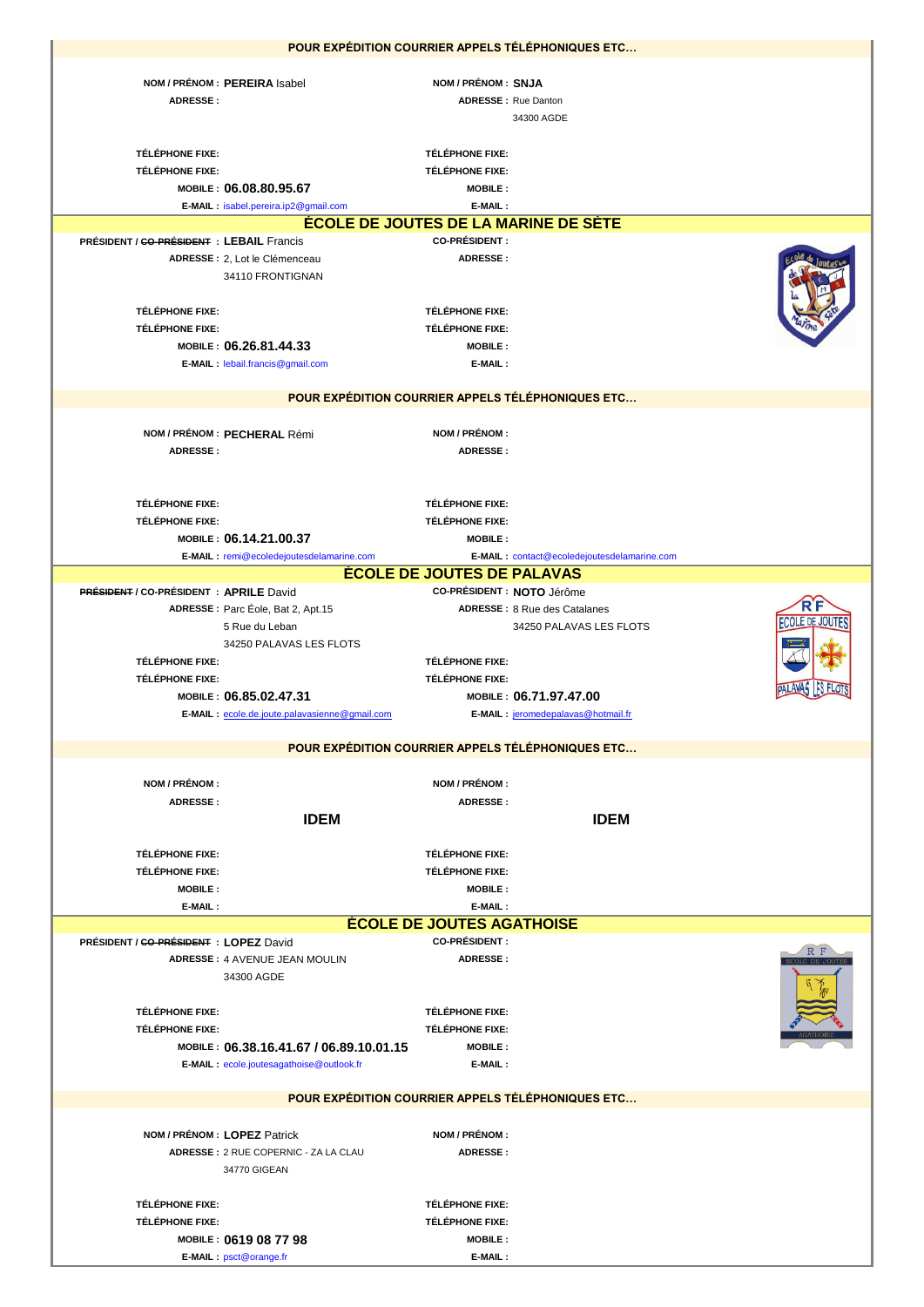# **RAME TRADITIONNELLE**

|                  | <b>CETARAMES</b>                                  |                      |
|------------------|---------------------------------------------------|----------------------|
| <b>PRÉSIDENT</b> | <b>ARTHAU Annick</b>                              |                      |
| <b>ADRESSE</b>   | 17, RUE DE LA REVOLUTION 34200 SETE               |                      |
| <b>MOBILE</b>    | 06.95.80.95.75                                    |                      |
| <b>MAIL</b>      | annick.artaud2@gmail.com                          |                      |
|                  | <b>GRUISSAN</b>                                   |                      |
| <b>PRÉSIDENT</b> | <b>NIVELLE</b> Robert                             |                      |
| <b>ADRESSE</b>   | 2 RUE DE TOULON - 34200 SETE                      |                      |
| <b>MOBILE</b>    | 06.81.47.84.80                                    |                      |
| E-MAIL           | nivelle.sports@wanadoo.fr                         |                      |
|                  | <b>NOVAREM - PORT LA NOUVELLE</b>                 |                      |
| <b>PRÉSIDENT</b> | <b>CANTIE</b> Frédéric                            |                      |
| <b>ADRESSE</b>   | 92 RUE ARAGO 11210 PORT LA NOUVELLE               |                      |
| <b>MOBILE</b>    | 06.76.58.63.71                                    |                      |
| E-MAIL           | novarems11@gmail.com                              |                      |
|                  | <b>SNJA</b>                                       |                      |
| <b>PRÉSIDENT</b> | <b>VIVIANI</b> Valérie                            |                      |
| <b>ADRESSE</b>   | 10 CHEMIN DU GRAND TETRAS 34300 AGDE              |                      |
| <b>MOBILE</b>    | 06.85.28.13.83                                    |                      |
| E-MAIL           | valerie.viviani0983@orange.fr                     |                      |
|                  | <b>JLSM</b>                                       |                      |
| <b>PRÉSIDENT</b> | <b>BAEZA</b> Yannick                              |                      |
| <b>ADRESSE</b>   | 132 RUE LOUIS ROUSTAN LA POINTE COURTE 34200 SETE |                      |
| <b>MOBILE</b>    | 06.74.10.77.73                                    |                      |
| E-MAIL           | baeza@orange.fr                                   |                      |
|                  | <b>EUSKAL RAME</b>                                |                      |
| <b>PRÉSIDENT</b> | <b>SALLES</b> Yves                                |                      |
| <b>ADRESSE</b>   | 7 avenue de l'Iparla, Appt n° 206, 64100 BAYONNE  |                      |
| <b>MOBILE</b>    | 06 60 49 11 00                                    |                      |
| E-MAIL           | euskal.joutes1@gmail.com                          |                      |
|                  | <b>VALRAS</b>                                     |                      |
| <b>PRÉSIDENT</b> | <b>MULOT</b> Sébastien                            | <b>Lous Ramaïres</b> |
| <b>ADRESSE</b>   | 6b IMPASSE DES BERGERS 34350 VALRAS PLAGE         |                      |
| <b>MOBILE</b>    | 06.45.99.98.87                                    |                      |
| E-MAIL           | seb.mulot1@orange.fr                              |                      |
|                  | <b>COLLIOURE</b>                                  |                      |
| <b>PRÉSIDENT</b> | <b>LACREU</b> Stephane                            |                      |
| <b>ADRESSE</b>   | 2b RUE ANTONIO MACHADO 66690 SAINT ANDRE          |                      |
|                  |                                                   |                      |
| <b>MOBILE</b>    | 06.87.48.31.05                                    |                      |
| E-MAIL           | stephane.lacreu@orange.fr                         |                      |
|                  | <b>RAMEURS DE L'ORB</b>                           |                      |
| <b>PRÉSIDENT</b> | <b>SAUZET</b> Claude                              |                      |
| <b>ADRESSE</b>   | RUE ESPINADEL 34410 SERIGNAN                      |                      |
| <b>MOBILE</b>    | 06.07.44.94.89                                    |                      |
| E-MAIL           | sauzetclaude@sfr.fr                               |                      |
|                  | <b>MUSCAT RAME FRONTIGNAN</b>                     |                      |
| <b>PRÉSIDENT</b> | <b>MINGUEZ</b> Frederic                           |                      |
| <b>ADRESSE</b>   | 11 RUE DE LA SOMMES 34110 LA PEYRADE              |                      |
| <b>MOBILE</b>    | 06.20.97.25.93                                    |                      |
| E-MAIL           | minguez.fred@outlok.fr                            |                      |
|                  |                                                   |                      |
| <b>PRÉSIDENT</b> |                                                   |                      |
| <b>ADRESSE</b>   |                                                   |                      |

**MOBILE**

**E-MAIL**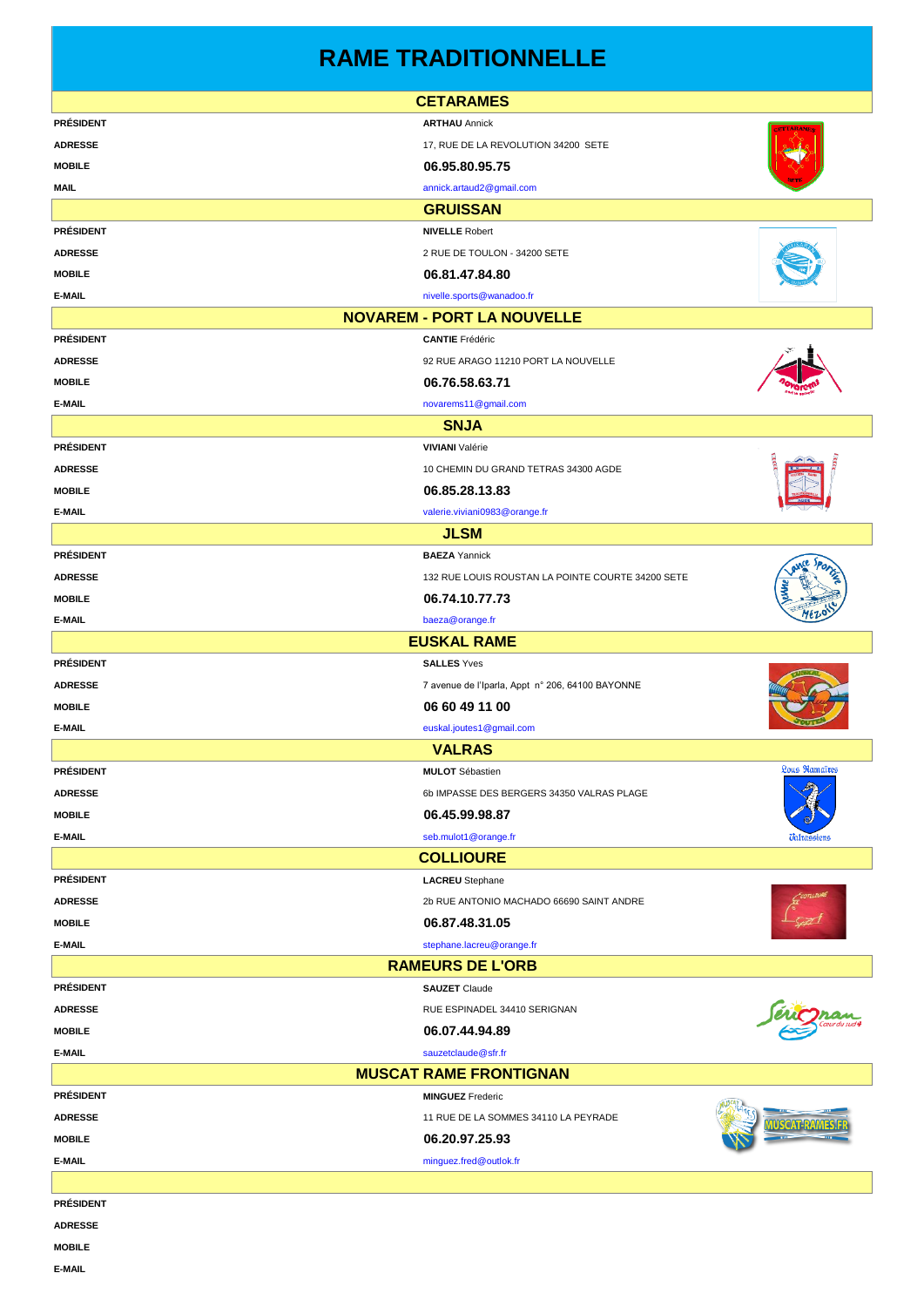# **BUREAU DE LA LIGUE DU LANGUEDOC**



#### **PRÉSIDENT**

**FABRE** Sébastien

11 Rue Valentin Hauy 34200 SÈTE



**Tél : 04.67.74.97.22** / **06.10.17.04.94 -** Mail : valceseb@gmail.com

### **VICE PRÉSIDENT**

**CUCINIELLO** Sylvio

25b, chemin des Pielles - 34110 FRONTIGNAN

**Tél : 07.61.33.92.32 -** Mail : sylvio.cuci@gmail.com

#### **SECRÉTAIRE GÉNÉRAL**

**LIGUORI** Anthony

131 Rue Flandres Dunkerque - 34200 SÈTE

**Tél : 06.16.85.38.87** - Mail : anthony.liguori@hotmail.fr

#### **SECRÉTAIRE GÉNÉRAL ADJOINT**

#### **TIMOTHEE** Patrick

21 bis Rue Maguelone - 34250 PALAVAS LES FLOTS

**Tél : 07-68-89-69-31** - Mail : patferronnerie@hotmail.fr

#### **TRÉSORIER**

**GRAS** David

1 Promenade Georges Brassens - 34540 BALARUC LE VIEUX





**MOLTO** Maxime

2 rue Jules Dumont d'Urville - 34200 SÈTE

**Tél : 06.61.39.75.05** - Mail : moltojoute@gmail.com





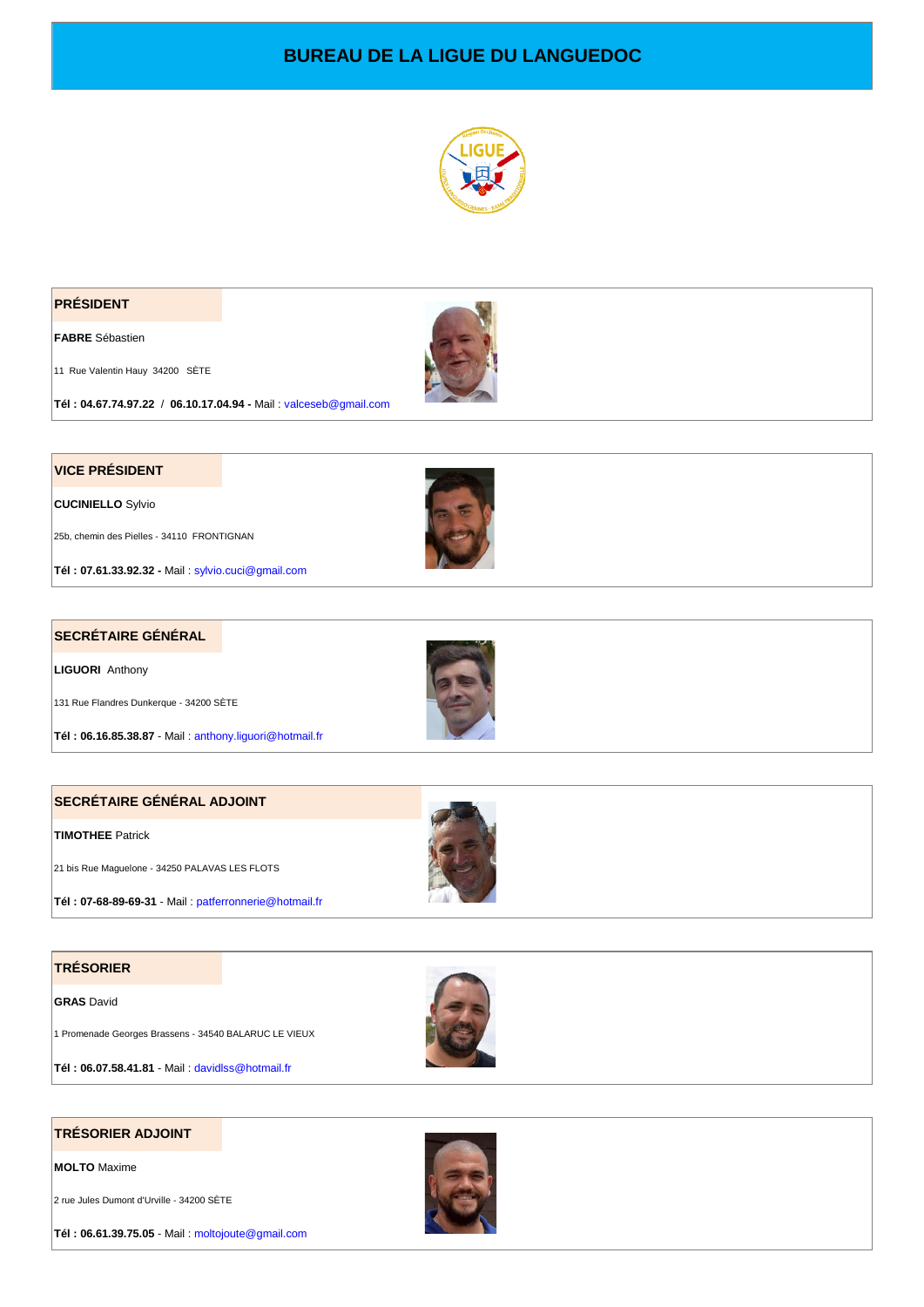| <b>COMMISSIONS</b>                                                    |  |  |                                                     |  |  |
|-----------------------------------------------------------------------|--|--|-----------------------------------------------------|--|--|
| <b>DISCIPLINE</b>                                                     |  |  |                                                     |  |  |
| <b>VATUONE</b> Stéphan                                                |  |  |                                                     |  |  |
| 8 Rue Alberto Giacomelt - 34110 LA PEYRADE                            |  |  |                                                     |  |  |
| 06.23.26.82.75 - Mail: clemathi@free.fr                               |  |  |                                                     |  |  |
| <b>ARBITRES</b>                                                       |  |  |                                                     |  |  |
| <b>LECOUTEUR Olivier</b>                                              |  |  |                                                     |  |  |
| 9 Rue de CASTRIES - 69002 LYON                                        |  |  |                                                     |  |  |
| Tél: 06) 26 93 82 85 - Mail: olivier.lecouteur@neuf.fr                |  |  |                                                     |  |  |
| POINTS / CLASSEMENTS / INFORMATIQUE                                   |  |  |                                                     |  |  |
| <b>PALOMA</b> Jean-Pierre                                             |  |  |                                                     |  |  |
| 11 Rue du jardin des Fleurs BAL 50 - Res Valentina Bât C - 34200 SÈTE |  |  |                                                     |  |  |
| Tél: (07) 82 16 19 27 - Mail: piechris1334@free.fr                    |  |  |                                                     |  |  |
| <b>RAME TRADITIONNELLE</b>                                            |  |  |                                                     |  |  |
|                                                                       |  |  |                                                     |  |  |
| <b>ÉCOLES DE JOUTES</b>                                               |  |  |                                                     |  |  |
| <b>CHAZAL Fabien</b>                                                  |  |  | <b>REGA Romain</b>                                  |  |  |
| 75 Bd Chevallier de Clerville, Rés les Pins, Bât 9 - 34200 SÈTE       |  |  | 34110 FRONTIGNAN                                    |  |  |
| Tél: (06) 31 19 57 86 - Mail: fabien.chazal@hotmail.fr                |  |  | Tél: (06) 74 14 03 07 - Mail: romaimin04@hotmail.fr |  |  |
| <b>JOUTEURS et ETHIQUE DES JOUTES</b>                                 |  |  |                                                     |  |  |
| <b>BETTI</b> Bernard                                                  |  |  | <b>MASSIAS Claude</b>                               |  |  |
| Le Pioch Argentié - 34560 VILLEVEYRAC                                 |  |  | 6 RUE DES GENES - 34140 MÈZE                        |  |  |
| Tél: (06) 64 11 17 60 - Mail: b.betti@laposte.net                     |  |  | Tél :<br>- Mail:                                    |  |  |
| <b>MEMBRES LIGUE JOUTES LANGUEDOCIENNES-RAME TRADITIONNELLES</b>      |  |  |                                                     |  |  |

# à la **F.F.J.S.N**

## **TOUS LES MEMBRES DU BUREAU DE LA LIGUE PLUS...**

| <b>FFJSN - Trésorier Adjoint</b>                              |  |
|---------------------------------------------------------------|--|
| <b>MULOT</b> Sébastien                                        |  |
| 6bis, impasse des Bergers - 34350 VALRAS-PLAGE                |  |
| Tél: (06) 81 70 13 16 - Mail: seb.mulot78@gmail.com           |  |
| <b>FFJSN - Physchotérapeute</b>                               |  |
| <b>BUONOMO</b> Lionel                                         |  |
| 9 RUE ELIE D'ELIA 34200 SETE                                  |  |
| Tél: (06) 64 86 65 65 - Mail: lionel.buonomo@yahoo.fr         |  |
| <b>FFJSN - Médecin</b>                                        |  |
| <b>PIERUCCI</b> Jean-Marc                                     |  |
| 6 RUE DU LANGUEDOC -34200 SETE                                |  |
| Tél: (04) 67 53 41 21 - Mail: jeanmarc.pierucci@orange.fr     |  |
| <b>FFJSN - Juriste</b>                                        |  |
| <b>BRAS</b> Helène                                            |  |
| 34200 SETE                                                    |  |
| Tél: (06) 20 84 61 65 - Mail: helene.bras@gambetta-avocats.fr |  |
| <b>FFJSN</b>                                                  |  |
| <b>BETTI</b> Bernard                                          |  |
| Le Pioch Argentié - 34560 VILLEVEYRAC                         |  |
| Tél: (06) 64 11 17 60 - Mail: b.betti@laposte.net             |  |
| <b>FFJSN</b>                                                  |  |
| <b>MASSIAS</b> Claude                                         |  |
| 6 RUE DES GENES - 34140 MÈZE                                  |  |
| Tél :<br>- Mail:                                              |  |